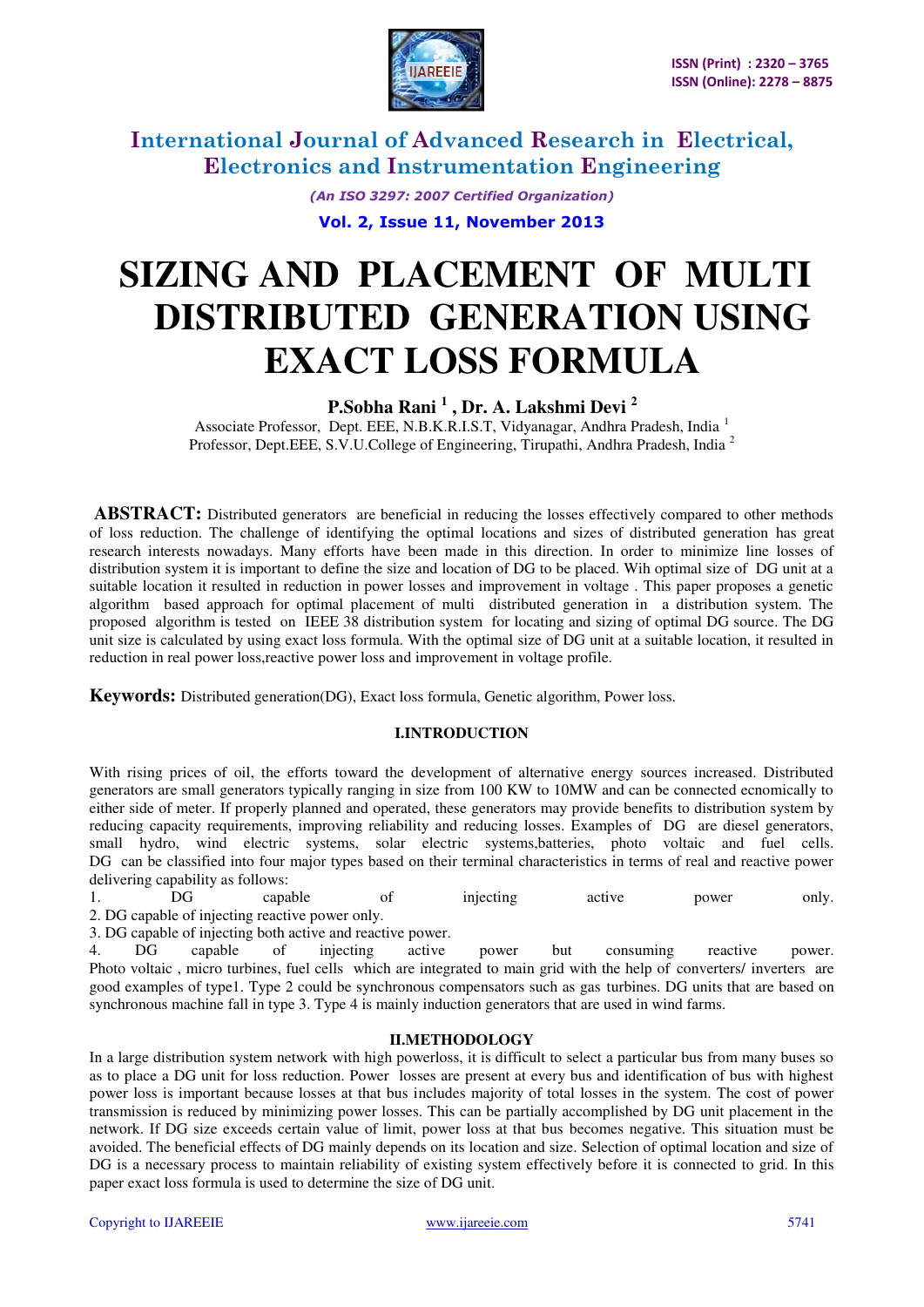

*(An ISO 3297: 2007 Certified Organization)* 

# **Vol. 2, Issue 11, November 2013**

## III. PROBLEM FORMULATION

The objective is finding the location of DGs and its size to minimize the real power losses and to improve the voltage profile loss in the system can be calculated by equation (1), given the system operating condition,

 *n ji P<sup>L</sup> ij PPji Q Qji ij Q Pji PQji* 1,1 [ ( ) ( )] …………………. (1) ( ) *<sup>i</sup> <sup>j</sup> ji ij ij Cos VV r* ; ( ) *i j ji ij ij Sin VV r* 

The objective is to minimize  $P_L$  subject to power balance constraints as per equation (2)

 $\sum P_{\text{DGi}} = \sum P_{\text{Di}} + P_{\text{L}} \dots \dots \dots \dots \dots \dots \dots \dots \tag{2}$ Voltage constraints :  $V_{\text{imin}} \leq V_i \leq V_{\text{imax}}$ 

Where  $P_L$  is real power loss in the system,  $P_{DGI}$  is real power generation DG at bus i,  $P_{Di}$  is power delivered at bus i.

A. Type 1 DG For type 1 DG power factor is unity. The optimal size of DG at each bus I for minimizing losses is given by equation (3)

$$
P_{DGi} = P_{Di} - \left(\frac{1}{\alpha_{ii}}\right) \left[\beta_{ii} Q_i + \sum_{j=i, j\neq i}^{n} (P_j \alpha_{ij} - Q_j \beta_{ij})\right] \dots \dots \dots \dots \dots \dots \dots \dots \dots \dots \tag{3}
$$

#### B. Type 2 DG

For type 2 DG , the optimal size of DG at each bus i for minimizing losses is given by equation (4)

 *n ijij ii i j ij j ij ii QDGi QDi P Q P* , [ ( )] <sup>1</sup> ………………………………………….. (4)

The optimal sizes at various locations have been calculated for different types of DG and the losses were calculated with optimal sizes for each case. The case with minimum losses is selected as optimal location for each type DG.

#### **IV. PROPOSED ALGORITHM**

The proposed algorithm is given in following steps:

- 1.Input line, bus data and bus voltage limits.
- 2. Calculate loss using distribution load flow based on backward- forward sweep method.
- 3. Enter number of DGs, type of DG model.
- 4. Read GA parameters
- 5. Chromosome length= Chromosome length\*No. of DGs.
- 6. Set generation count=1.
- 7. Set population count=1.
- 8. Set  $P_{gen}$  (i) =0, I type(i) =1.
- 9. Decode chromosome and get location, size of all DGs.

10. If bus voltage is within limits, Calculate total loss as per equation (1).

11. If fit (i) =fit(psize), elitism, selection, crossover, mutation.

12. If iteration number reaches maximum limit, go to step 13, otherwise go to step 6.

 13. Print out optimal location and size of DG or multi DGs and corresponding fitness value represents minimum total real power loss.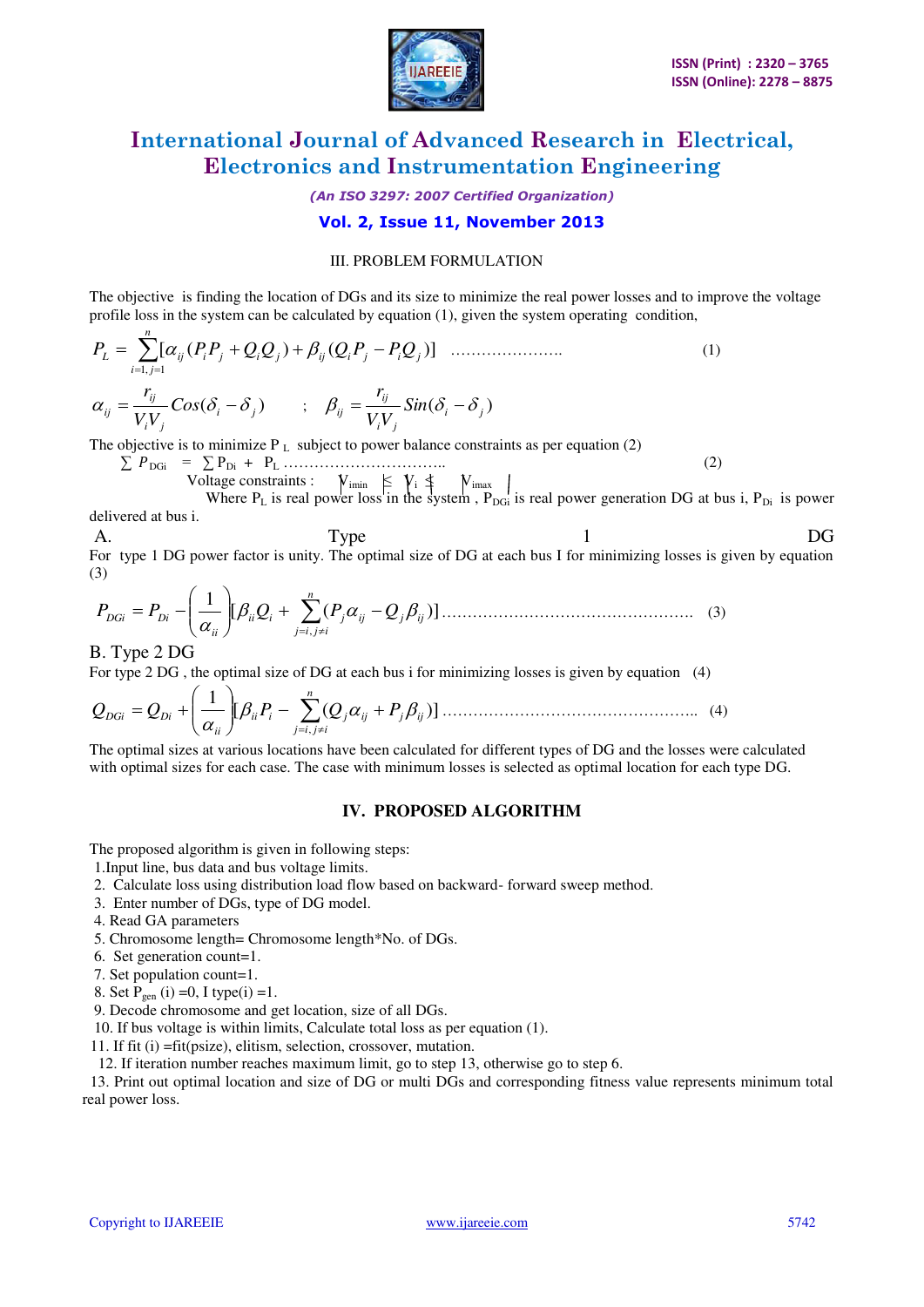

*(An ISO 3297: 2007 Certified Organization)* 

# **Vol. 2, Issue 11, November 2013**

## V. **SIMULATION**

The proposed algorithm is tested on IEEE38 distribution system. The 38 bus system has 37 sections . The original total real power loss and reactive power loss in the system are 202.188 KW and 134.839 KW respectively. For GA parameters, population size=  $100$ , cross over probability = 0.7. The maximum number of DG is 3 for each type. One Type-1 DG can reduce total real and reactive power loss by 22.53% and 22.58% respectively. For three Type-1 DGs they can further reduce the loss by 64.7% compared to 38.7% in Type-2 DG. The results are shown in the following tables.

| Numbe   | Bu | TPL (KW) |         |           | DG     | TQL (KVAR) |        |           | Voltage (p.u.) |        |                 |
|---------|----|----------|---------|-----------|--------|------------|--------|-----------|----------------|--------|-----------------|
| of<br>r | S  |          |         |           | size   |            |        |           |                |        |                 |
| DG      | No |          |         |           | KW     |            |        |           |                |        |                 |
|         |    |          |         |           |        |            |        |           |                |        |                 |
|         |    | With out | With    | $\%$      |        | With out   | With   | $\%$      | With out       | With   | $\mathcal{O}_0$ |
|         |    | DG       | DG(     | Loss      |        | DG         | DG     | Loss      | DG             | DG     | Voltage         |
|         |    |          |         | Reduction |        |            |        | Reduction |                |        | Increment       |
|         |    |          |         |           |        |            |        |           |                |        |                 |
|         |    |          |         |           |        |            |        |           |                |        |                 |
|         |    |          |         |           |        |            |        |           |                |        |                 |
| Single  | 31 | 202.188  | 165.00  | 22.53     | 352.44 | 134.839    | 110.00 | 22.58     | 0.9179         | 0.9329 | 1.63            |
| DG      |    |          |         |           |        |            |        |           |                |        |                 |
|         |    |          |         |           |        |            |        |           |                |        |                 |
| Two     | 30 | 202.188  | 142.6   | 41.7      | 339.9  | 134.839    | 95.50  | 41.19     | 0.9221         | 0.9449 | 2.47            |
| DG      |    |          |         |           |        |            |        |           |                |        |                 |
|         |    |          |         |           |        |            |        |           |                |        |                 |
|         | 32 | 202.188  | 142.6   | 41.7      | 312.8  | 134.839    | 95.5   | 41.19     | 0.917          | 0.9426 | 2.79            |
| Three   | 30 | 202.188  | 122.745 | 64.7      | 339.96 | 134.839    | 80.9   | 66.67     | 0.9221         | 0.9503 | 3.05            |
| DG      |    |          |         |           | 1      |            |        |           |                |        |                 |
|         |    |          |         |           |        |            |        |           |                |        |                 |
|         | 32 | 202.188  | 122.745 | 64.7      | 312.84 | 134.839    | 80.9   | 66.67     | 0.917          | 0.9481 | 3.39            |
|         |    |          |         |           | 4      |            |        |           |                |        |                 |
|         | 7  | 202.188  | 122.745 | 64.7      | 371.64 | 134.839    | 80.9   | 66.67     | 0.9463         | 0.962  | 1.65            |

Table 2 : Summary of Results for Type-2 DG

| Numb<br>of<br>er<br>DG | <b>Bus</b><br>N <sub>0</sub> | TPL (KW)    |         |           | DG size<br><b>KVAR</b> | TOL (KVAR) |         |           | Voltage (p.u.) |        |           |
|------------------------|------------------------------|-------------|---------|-----------|------------------------|------------|---------|-----------|----------------|--------|-----------|
|                        |                              | With<br>out | With DG | $\%$      |                        | With out   | With DG | $\%$      | With           | With   | $\%$      |
|                        |                              | DG          |         | Loss      |                        | DG         |         | Loss      | out            | DG     | Voltage   |
|                        |                              |             |         | Reduction |                        |            |         | Reduction | DG             |        | Increment |
| single                 | 30                           | 202.188     | 155.55  | 29.98     | 670.375                | 134.839    | 103.5   | 30.28     | 0.9221         | 0.9388 | 1.81      |
| Two                    | 30                           | 202.188     | 149.9   | 34.88     | 670.372                | 134.839    | 99.8    | 35.11     | 0.9221         | 0.9422 | 2.18      |
| DG                     | 33                           | 202.188     | 149.9   | 34.88     | 139.922                | 134.839    | 99.8    | 35.11     | 0.9167         | 0.9336 | 1.84      |
|                        |                              |             |         |           |                        |            |         |           |                |        |           |
| Three                  | 13                           | 202.188     | 145.70  | 38.7      | 81.989                 | 134.839    | 97.2    | 38.77     | 0.9209         | 0.9326 | 1.27      |
| DG                     | 31                           | 202.188     | 145.70  | 38.7      | 549.256                | 134.839    | 97.2    | 38.77     | 0.9179         | 0.9431 | 2.75      |
|                        | 29                           | 202.188     | 145.70  | 38.7      | 314.759                | 134.839    | 97.2    | 38.77     | 0.9257         | 0.9462 | 2.21      |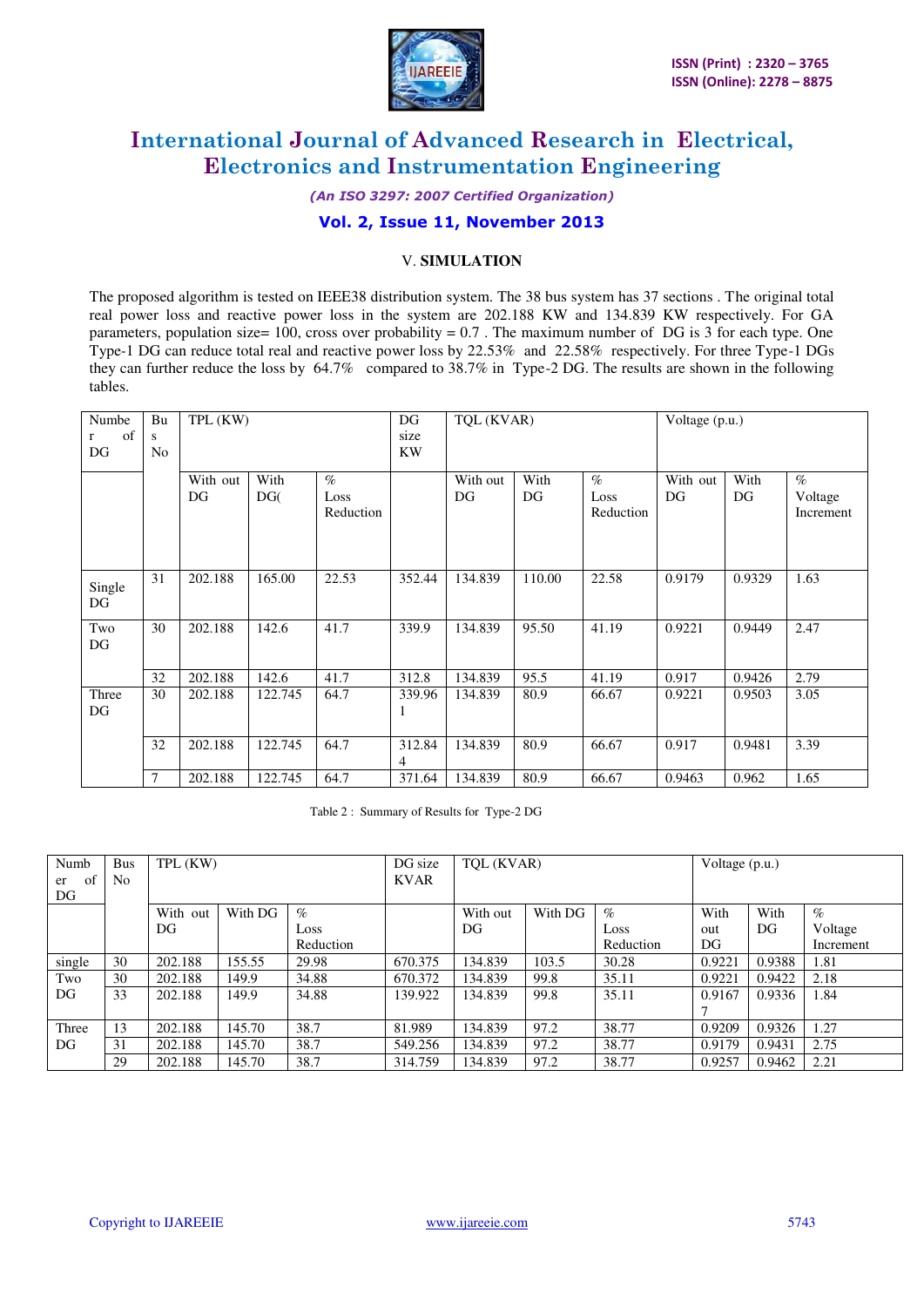

# *(An ISO 3297: 2007 Certified Organization)*  **Vol. 2, Issue 11, November 2013**

Simulation results are shown in the following figures.



Fig 1. Bus voltages for Type-1 DG

Figure 1 illustrates bus voltages for type-1 DG for all cases i.e. without DG and with single ,two, three DGs. It an be seen that with DG there is much improvement in bus voltages.



Fig 2: Bus voltages for Type 2 DG

Figure 2 shows bus voltages for type 2 DG. It can be seen that there is more improvement in bus voltages for three DG case as compared to single and two DGs.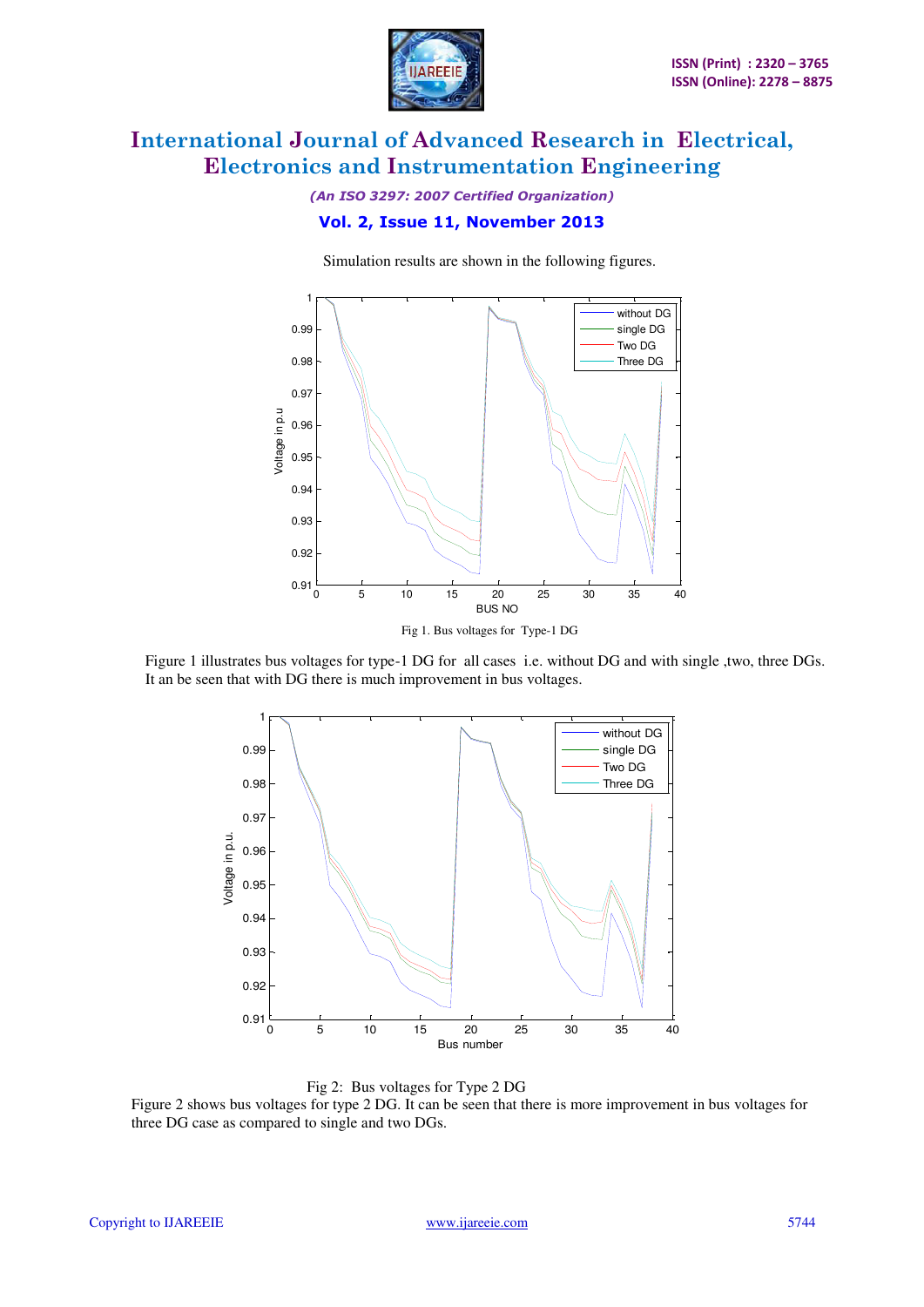

*(An ISO 3297: 2007 Certified Organization)*  **Vol. 2, Issue 11, November 2013** 



Fig3: Active power loss for Type-1 DG

Figure 3 illustrates active power loss for type-1 DG for all cases i.e. with and without DG. It can be seen that without DG the losses are more. With distributed generation the losses are much reduced. The losses are much reduced as compared to type-2 DG.



Fig4:Active powerloss in Type-2 DG

Figure 4 shows active power loss in type-2 DG. With application of DG the losses are reduced.